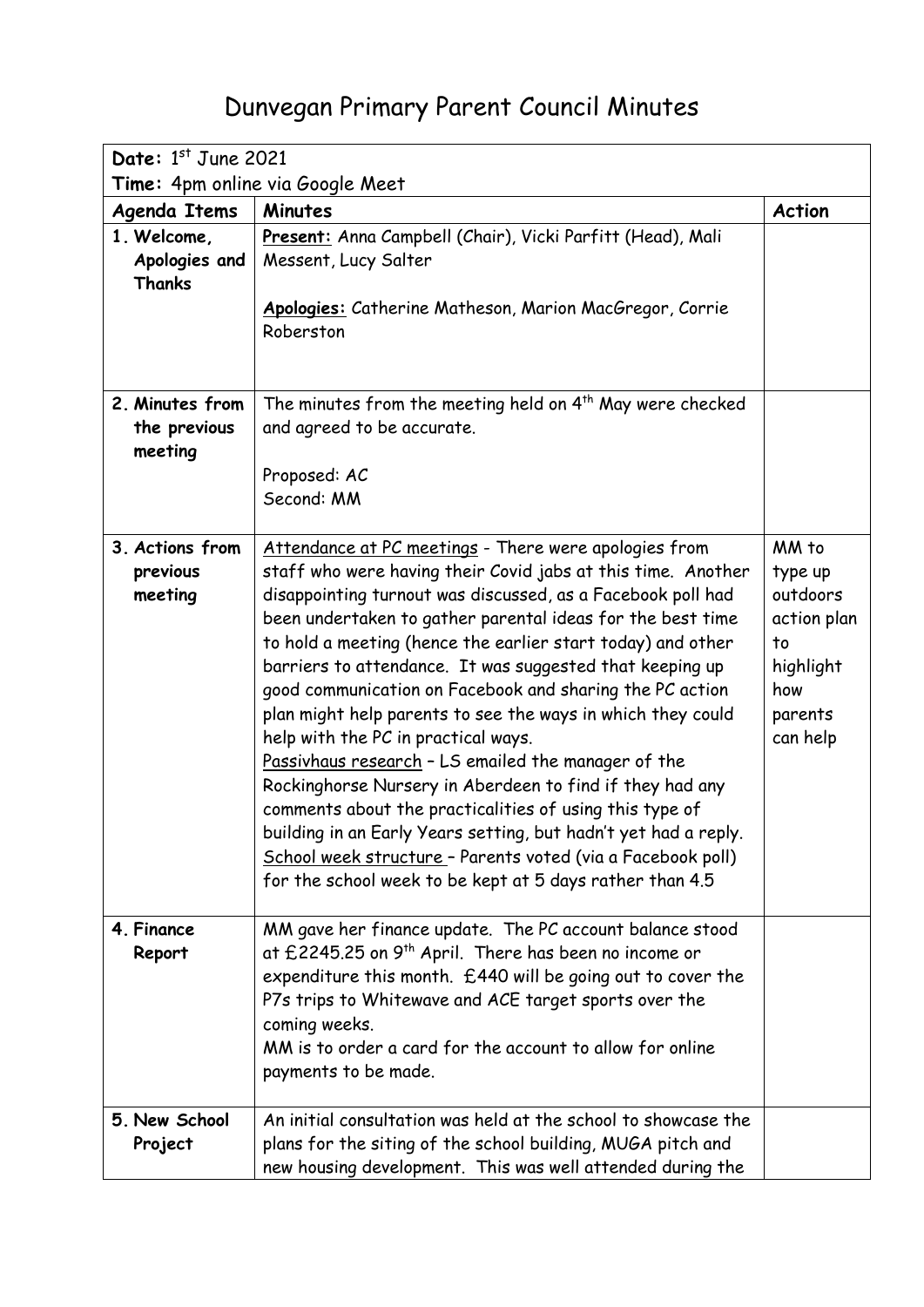|                                  | day, with the architect running the event reporting that<br>comments were largely positive from attendees, who have<br>been asked to complete comment slips or comment online.<br>AC has drafted a letter to Donna Manson and Margaret<br>Davidson on behalf of the PC, thanking them for the progress<br>with the new demountable units & highlighting the need for<br>the new school development to press ahead asap.<br>MM will ask the Dunvegan Trust to also send a letter of<br>support.<br>There will be an online meeting on $14^{th}$ June between the HC<br>and stakeholders, when the findings from the consultation<br>will be discussed.                                                                                                                                                                                                                                                                                                                                            |                                                                                                                                                                                         |
|----------------------------------|--------------------------------------------------------------------------------------------------------------------------------------------------------------------------------------------------------------------------------------------------------------------------------------------------------------------------------------------------------------------------------------------------------------------------------------------------------------------------------------------------------------------------------------------------------------------------------------------------------------------------------------------------------------------------------------------------------------------------------------------------------------------------------------------------------------------------------------------------------------------------------------------------------------------------------------------------------------------------------------------------|-----------------------------------------------------------------------------------------------------------------------------------------------------------------------------------------|
| 6. Parent<br>Council<br>Projects | Seed Calendar Art Project - MM will contact the artist and<br>fix a date/dates for August for this project to go ahead.<br>Outside shelters - Martin Fozzard (the school janitor) will<br>remove the bike racks to allow the shelter to be re-painted<br>and benched added for seating. AC will contact a plumber to<br>check that the pipework can be removed, and find out if local<br>builders merchants will donate materials. A working group of<br>parents will be invited to meet during the summer holidays to<br>clear the shelter out & spruce it up ready for the start of<br>the new term.<br>Polytunnel Project - A group of parents will need to meet<br>during the school holidays to erect the polytunnel, which is<br>being delivered at the start of July. AC will contact CM to<br>find out what will be needed to do this, and to erect raised<br>beds inside the polytunnel for classes to use.                                                                             | PC to meet<br>at 4pm on<br>Friday to<br>look over<br>site for<br>polycrub &<br>shelters.<br>AC to put<br>out<br>Facebook<br>appeal for<br>parental<br>help with<br>shelter/<br>polycrub |
| 7. Head<br>Teacher's<br>Report   | SIP - There are three priorities for the school improvement<br>plan, VP will be putting the details of this together during the<br>staff in-service day on Monday & over the summer.<br>PEF - The school's Pupil Equity Funding has not been fully<br>spent due to lockdown, however VP now has approval for this<br>to be used on a new phonic-based reading scheme for the<br>younger children, and new reading resources for all the Gaelic<br>and English classes.<br>Library - The school library is being transferred from Rm4 to<br>the new demountable during the in-service day, allowing for<br>Rm4 to be used as a music room and workspace. An appeal<br>will be going out for parents to 'make or buy' a beanbag for<br>the new library, to provide welcoming and comfy seating for<br>the children. A whole school reading focus in August will<br>(Covid restrictions permitting) allow parents to come in to<br>help with daily reading, and a sponsored read will help to raise |                                                                                                                                                                                         |